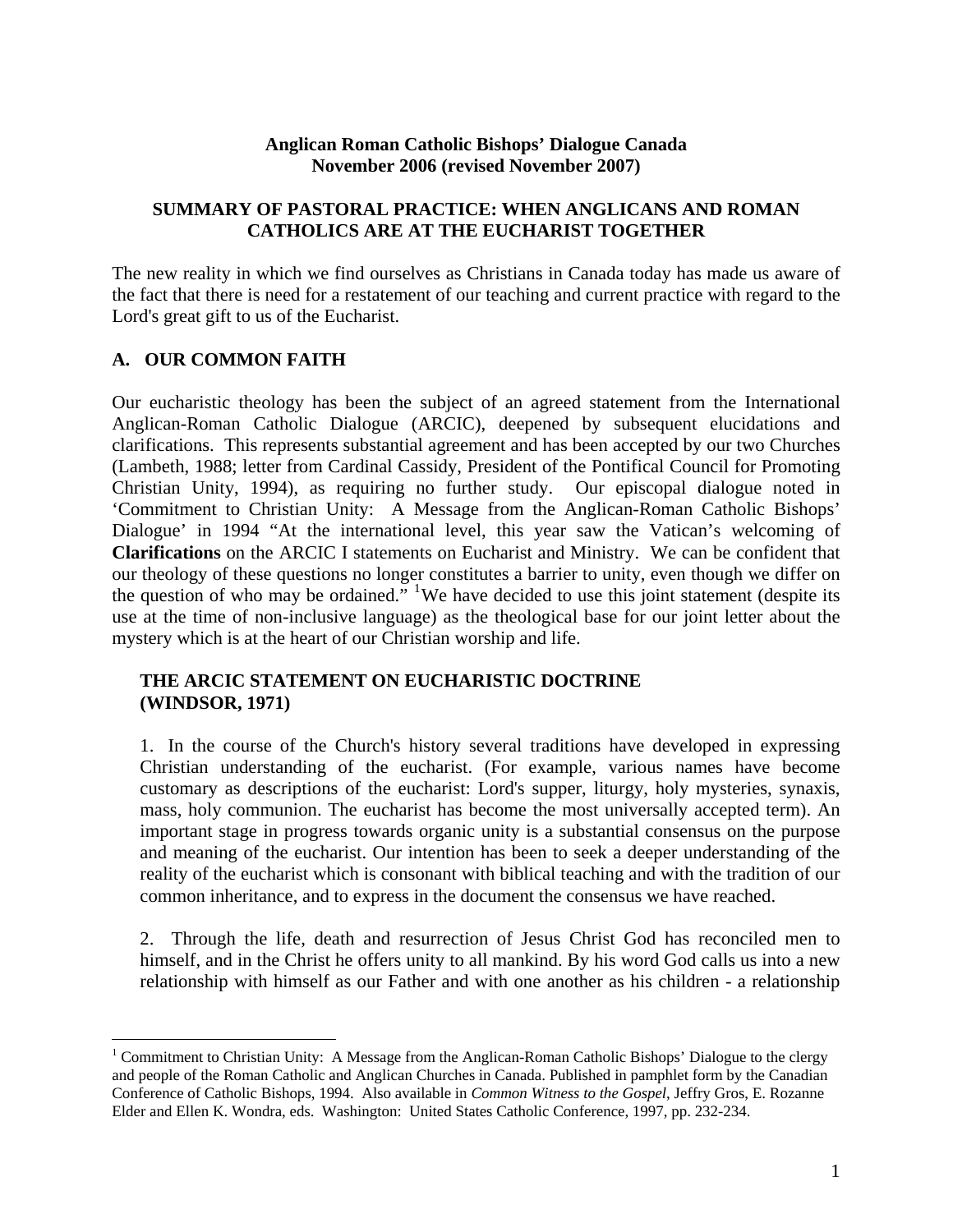inaugurated and deepened through the eucharist, and expressed in a confession of one faith and a common life of loving service.

## *I. The Mystery of the Eucharist*

3. When his people are gathered at the eucharist to commemorate his savings acts for our redemption, Christ makes effective among us the eternal benefits of his victory and elicits and renews our response of faith, thanksgiving and self-surrender. Christ through the Holy Spirit in the eucharist builds up the life of the Church, strengthens its fellowship and furthers its mission. The identity of the Church as the body of Christ is both expressed and effectively proclaimed by its being centred in and partaking of his body and blood. In the whole action the eucharist, and in and by his sacramental presence given through bread and wine, the crucified and risen Lord, according to this promise, offers himself to his people.

4. In the eucharist we proclaim the Lord's death until he comes. Receiving a foretaste of the kingdom to come, we look back with thanksgiving to what Christ has done for us, we greet him present among us, we look forward to his final appearing in the fullness of his kingdom when "The Son himself (shall) be subject unto him that put all things under him, that God may be all in all' (I Cor. 15.28). When we gather around the same table in this communal meal at the invitation of the same Lord and when we "partake of the one loaf', we are one in the commitment not only to Christ and to one another, but also to the mission of the Church in the world.

## *II. The Eucharist and the Sacrifice of Christ*

5. Christ's redeeming death and resurrection took place once and for all in history. Christ's death on the cross, the culmination of his whole life of obedience, was the one, perfect and sufficient sacrifice for the sins of the world. There can be no repetition of or addition to what was then accomplished once for all by Christ. Any attempt to express a nexus between the sacrifice of Christ and the eucharist must not obscure this fundamental fact of Christian faith. (1) Yet God has given the eucharist to his Church as a means through which the atoning work of Christ on the cross is proclaimed and made effective in the life of the Church. The notion of *memorial* as understood in the passover celebration at the time of Christ - i.e. - the making effective in the present of an event in the past - has opened the way to a clearer understanding of the relationship between Christ's sacrifice and the eucharist. The eucharistic memorial is no mere calling to mind of a past even or of its significance, but the Church's effectual proclamation of God's mighty acts. Christ instituted the eucharist as a memorial (anamnesis) of the totality of God's reconciling action in him. In the eucharistic prayer the Church continues to make a perpetual memorial of Christ's death, and his members, united with God and one another, give thanks for all his mercies, entreat the benefits of his passion on behalf of the whole Church, participate in these benefits and enter into the movement of his self-offering.

(1) The Early Church in expressing the meaning of Christ's death and resurrection often used the language of sacrifice. For the Hebrew *sacrifice* was a traditional means of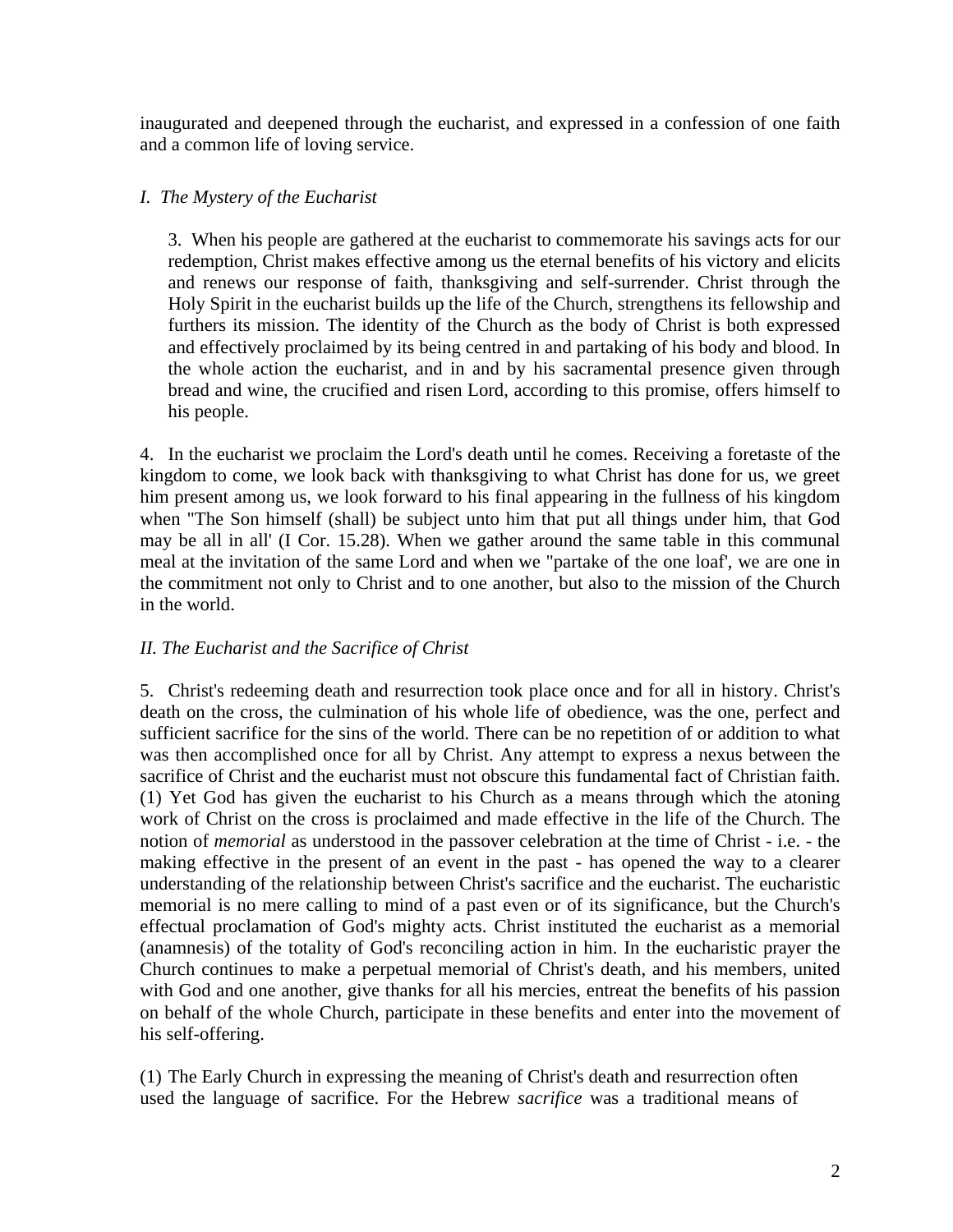communication with God. The passover, for example, was a communal meal; the day of atonement was essentially expiatory; and the covenant established communion between God and man.

### *III. The Presence of Christ*

6. Communication with Christ in the eucharist presupposes his true presence, effectually signified by the bread and wine which, in this mystery, become his body and blood. (2) The real presence of his body and blood can, however, only be understood within the context of the redemptive activity whereby he gives himself, and in himself reconciliation, peace and life, to his own. On the one hand, the eucharistic gift springs out of the paschal mystery of Christ's death and resurrection, in which God's saving purpose has already been definitively realized. On the other hand, its purpose is to transmit the life of the crucified and risen Christ to his body, the Church, so that its members may be more fully united with Christ and with one another.

(2) The word *transubstantiation* is commonly used in the Roman Catholic Church to indicate that God acting in the eucharist effects a change in the inner reality of the elements. The term should be seen as affirming the fact of Christ's presence and of the mysterious and radical change which takes place. In contemporary Roman Catholic theology it is not understood as explaining how the change takes place.

7. Christ is present and active, in various ways, in the entire eucharistic celebration. It is the same Lord who through the proclaimed word invites his people to his table, who through his minister presides at that table, and who gives himself sacramentally in the body and blood of his paschal sacrifice. It is the Lord present at the right hand of the Father, and therefore transcending the sacramental order, who thus offers to his Church, in the eucharistic signs, the special gift of himself.

8. The sacramental body and blood of the Saviour are present as an offering to the believer awaiting his welcome. When this offering is met by faith, a lifegiving encounter results. Through faith Christ's presence – which does not depend on the individual's faith in order to be the Lord's real gift of himself to his Church – becomes no longer just a presence for the believer, but also a presence with him. Thus, in considering the mystery of the eucharistic presence, we must recognize both the sacramental sign of Christ's presence and the personal relationship between Christ and the faithful which arises from that presence.

9. The Lord's words at the last supper, 'Take and eat; this is my body', do not allow us to dissociate the gift of the presence and the act of sacramental eating. The elements are not mere signs; Christ's body and blood become really present and are really given. But they are really present and given in order that, receiving them, believers may be united in communion with Christ the Lord.

10. According to the traditional order of the liturgy the consecratory prayer (anaphora) leads to the communion of the faithful. Through this prayer of thanksgiving, a word of faith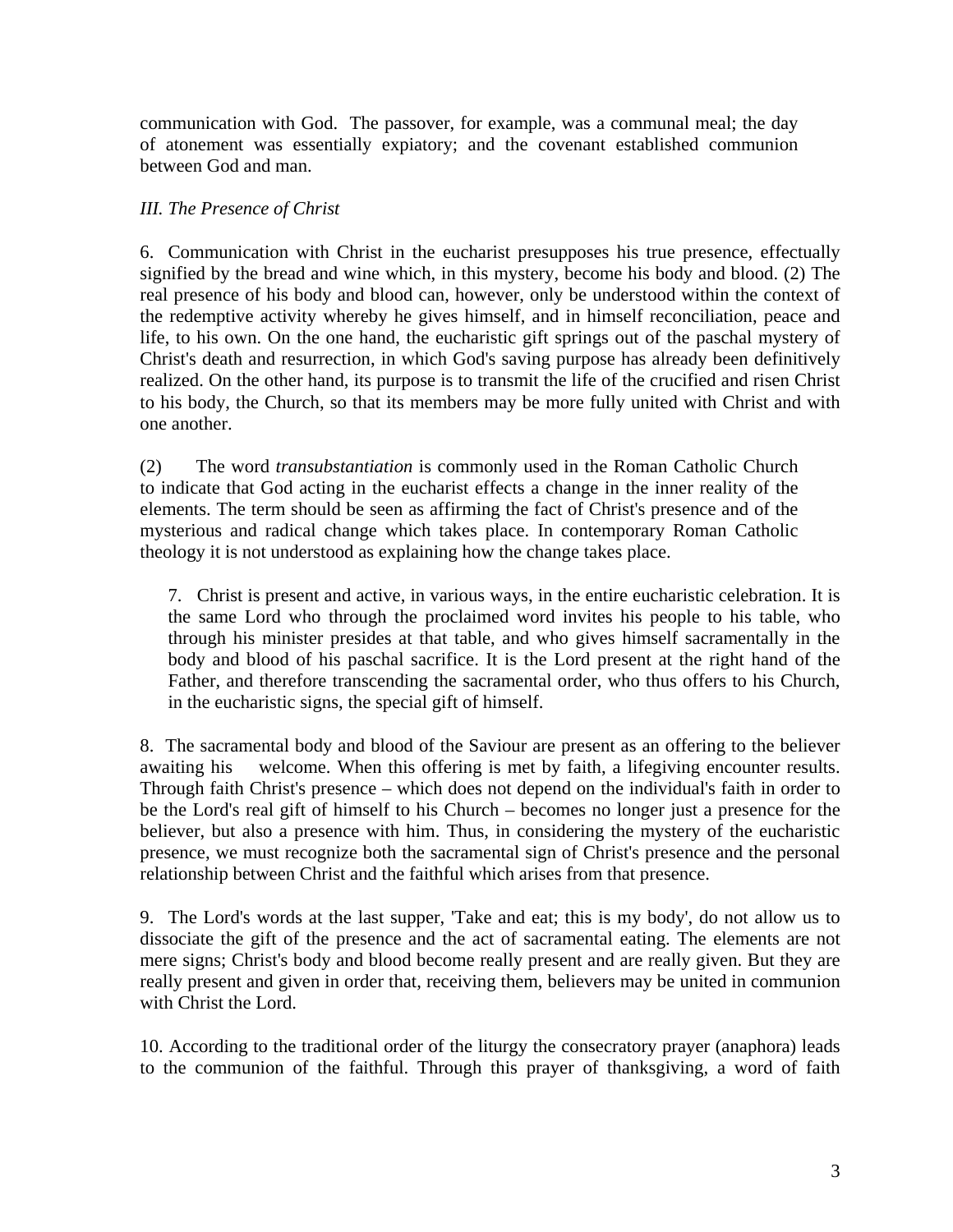addressed to the Father, the bread and wine become the body and blood of Christ by the action of the Holy Spirit, so that in communion we eat the flesh of Christ and drink his blood.

11. The Lord who thus comes to his people in the power of the Holy Spirit is the Lord of glory. In the eucharistic celebration we anticipate the joys of the age to come. By the transforming action of the Spirit of God, earthly bread and wine become the heavenly manna and the new wine, the eschatological banquet for the new man: elements of the first creation become pledges and first fruits of the new heaven and the new earth.

## *Conclusion*

12. We believe that we have reached substantial agreement on the doctrine of the eucharist. Although we are all conditioned by the traditional ways in which we have expressed and practised our eucharistic faith, we are convinced that if there are any remaining points of disagreement they can be resolved on the principles here established. We acknowledge a variety of theological approaches within both our communions. But we have seen it as our task to find a way of advancing together beyond the doctrinal disagreements of the past. It is our hope that, in view of the agreement which we have reached on eucharistic faith, this doctrine will no longer constitute an obstacle to the unity we seek.

## **B. CHURCH DISCIPLINE**

While we can only rejoice at the theological consensus established above, we must take seriously the fact that this one eucharistic faith has diverged in terms of practice in our two Churches, because of differing emphases, in the matter of who can receive Holy Communion. It also needs to be acknowledged that our Churches have been separated since the Reformation, and that, while much progress towards unity has been made, there are still serious issues which have not been resolved. That there is some confusion here in Canada has been the topic of dialogue by the Bishops and has occasioned the need for this clarifying statement. While a certain anguish is frequently felt as a result of the lack of intercommunion, good ecumenical relations are furthered when the eucharistic disciplines of our churches are both understood and respected.

1. The Anglican Church of Canada has no canonical provision regarding ecumenical Eucharistic sharing, but in 1972 the Canadian House of Bishops agreed that:

i) Communicants of other Christian Churches who have been baptized with water in the Name of the Holy Trinity are welcome, if they so desire, to receive Holy Communion in Anglican Churches.

ii) Members of the Anglican Church of Canada may, in accordance with their conscience, receive Holy Communion in non-Anglican Churches where they are welcome.

This ruling recognizes that there are situations of special pastoral need or of ecumenical significance where Eucharistic sharing may be appropriate. Sensitivity to the convictions and practices of other Churches is also provided for.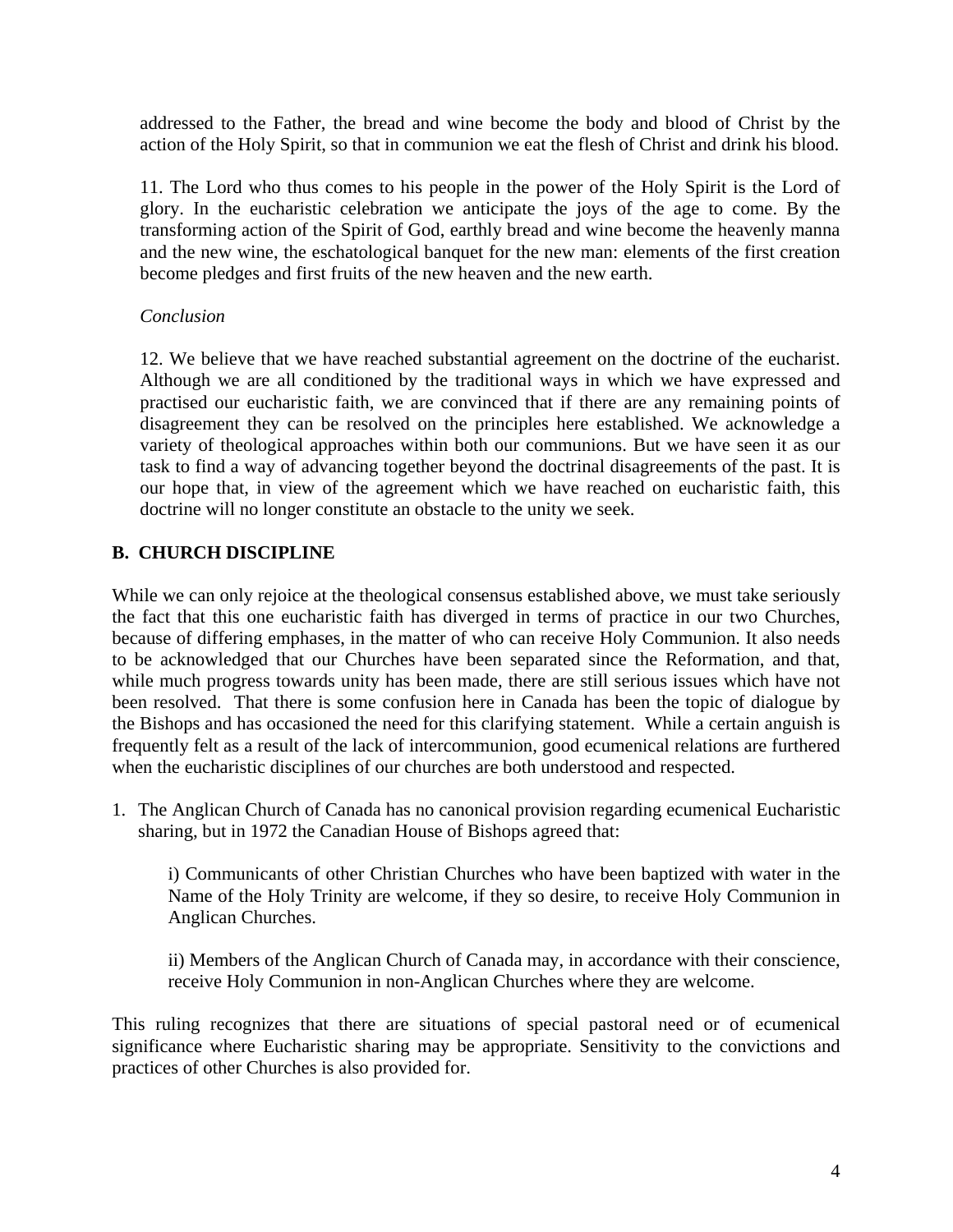For Anglicans, 'membership' is expressed through regular participation in the eucharist. Those who receive regularly in Anglican churches will be considered to be Anglicans.

2. The law of the Catholic Church on this matter of Eucharistic sharing has changed notably with the Second Vatican Council. The two general principles for sacramental sharing are stated in the Decree on Ecumenism, *Unitatis redintegratio*, section 8. [Note that the phrase "common worship" is a translation of the Latin "*communio in sacris*" and does not mean simply "prayer in common" but rather the participation in official worship by reception of the sacraments.]

> "There are two main principles upon which the practice of such common worship depends: first, that of the unity of the Church which ought to be expressed; and second, that of the sharing in the means of grace. The expression of unity very generally forbids common worship. Grace to be obtained sometimes commends it."

In the understanding of the Roman Catholic Church:

"A sacrament is an act of Christ and of the Church through the Spirit. Its celebration in a concrete community is a sign of the reality of its unity in faith, worship, and community life. As well as being signs, sacraments - most especially the Eucharist are sources of the unity of the Christian community and of spiritual life, and are means for building them up. Thus Eucharistic communion is inseparably linked to full ecclesial communion and its visible expression.

At the same time the Catholic Church teaches that by baptism members of other Churches and ecclesial communities are brought into a real, even if imperfect, communion with the Catholic Church and that 'baptism, which constitutes the sacramental bond of unity existing among all who through it are reborn ... is wholly directed toward the acquiring of fullness of life in Christ'. The Eucharist is, for the baptized, a spiritual food which enables them to overcome sin and to live the very life of Christ, to be incorporated more profoundly in Him and share more intensely in the whole economy of the Mystery of Christ.

It is the light of these two basic principles, which must always be taken into account together, that in general the Catholic Church permits access to its Eucharistic communion and to the sacraments of penance and anointing of the sick, only to those who share its oneness in faith, worship and ecclesial life. For the same reasons, it also recognizes that in certain circumstances, by way of exception, and under certain conditions, access to these sacraments may be permitted, or even commended, for Christians of other Churches and ecclesial Communities." (Pontifical Council for Promoting Christian Unity, 1993 Directory for the Application of Principles and Norms On Ecumenism, #129)

The Roman Catholic Church has a different discipline with regard to eucharistic sharing with members of Eastern and Western churches. For Christians from churches in the west, the Roman Catholic position is now set out in the 1983 Code of Canon Law, canon 844.4, (and mirrored in canon 673.4 of the Code of Canons for the Eastern Churches):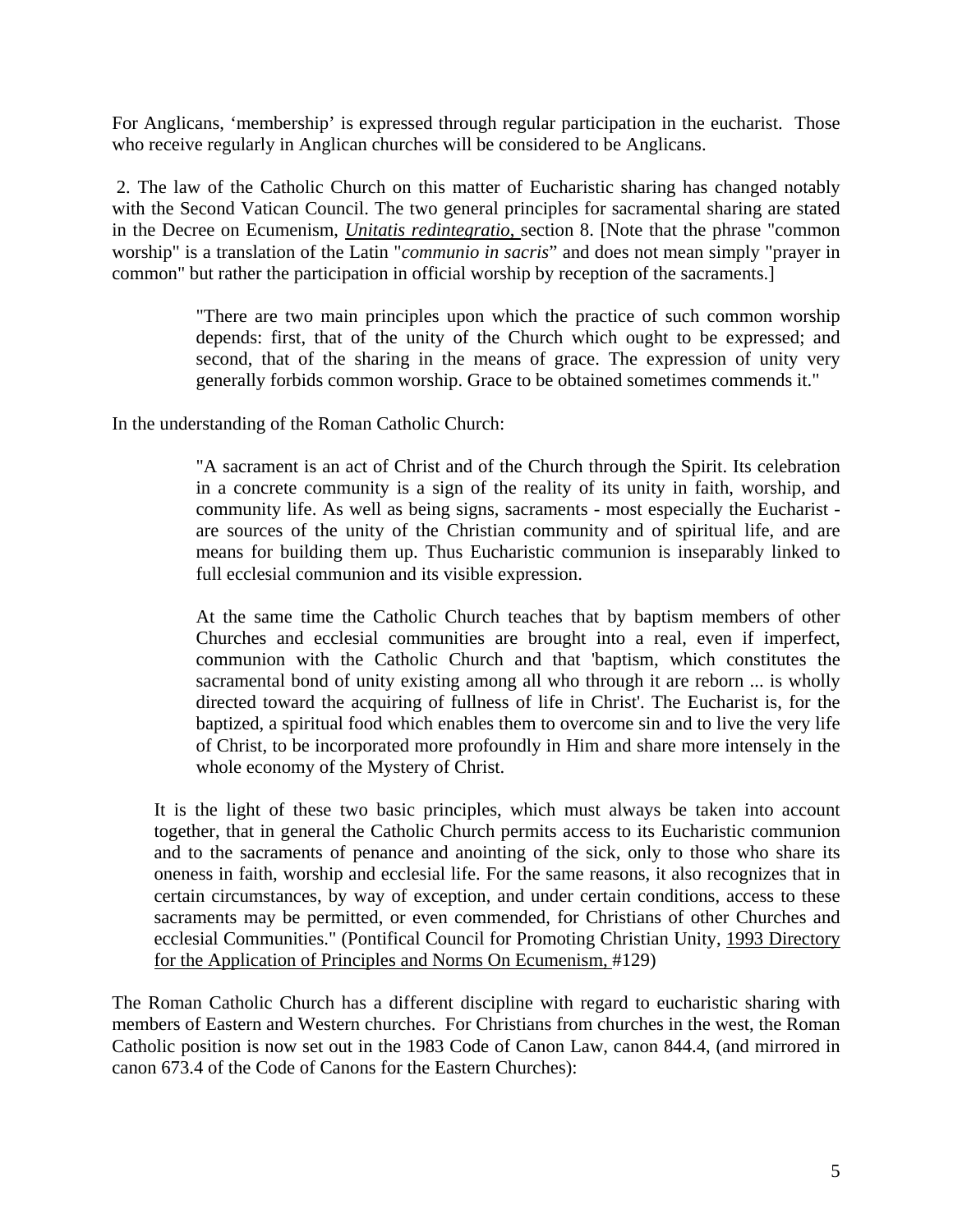"If there is a danger of death or if, in the judgment of the diocesan Bishop or of the Episcopal Conference, there is some other grave or pressing need, Catholic ministers may lawfully administer these same sacraments [penance, Eucharist, and anointing of the sick] to other Christians not in full communion with the Catholic Church, who cannot approach a minister of their own community and who spontaneously ask for them, provided that they demonstrate the catholic faith in respect of those sacraments and are properly disposed."

Thus, for Eucharistic sharing to be permitted to a non-Catholic, that person must

- be a baptized Christian;
- have a faith in the sacrament in conformity with that of the Roman Catholic Church;
- **E** experience grave or pressing need;
- have for a significant time or reason been unable to have recourse to a minister of his or her own Church;
- have asked for the sacrament of his or her own accord;
- $\blacksquare$  possess proper dispositions and lead a life worthy of a Christian.

Since the Canadian Conference of Catholic Bishops has not, as a Conference, established norms on this matter, the interpretation and application of these conditions are to be determined by the Bishop of each diocese or the person to whom he has delegated the decision in particular cases. The 1993 Ecumenical Directory, in #159-160, invites the Bishops to special care for inter-Church marriage couples. The Mississauga meeting of Anglican and Catholic Bishops asked that further work be done in this area to move forward in our growing relationship.

The same canon (844), in the second paragraph, states that Roman Catholics may not receive the sacraments of Eucharist, penance and anointing of the sick in the Churches and ecclesial Communities of the West, even if those Churches permit such sharing.

# **C. LITURGICAL PRACTICES**

### **When Anglicans and Roman Catholics are at the Eucharist together**

Many are the riches that Anglicans and Roman Catholics share in Christ; yet our practices diverge. We do not yet know the fullness of the unity for which Christ prayed. Nowhere is this more apparent for most people than when Anglicans and Roman Catholics are gathered at celebrations of the Eucharist in one another's churches perhaps especially upon special occasions such as weddings and funerals. We do not yet share together at the table of the Lord. This reality has to be addressed at many levels, but a liturgical celebration is rarely the occasion for detailed expositions of canon law and practice. Out of our understanding of one another's practices and convictions we have sought gracious ways of explaining our differences in a liturgical context. Our hope is to acknowledge the requirements of church law and individual conscience while maintaining an atmosphere of friendship and welcome of fellow Christians. At such services it may be possible to acknowledge that the congregation has been united in prayer through Christ and that spiritual communion with him is available to all the faithful. At the same time, the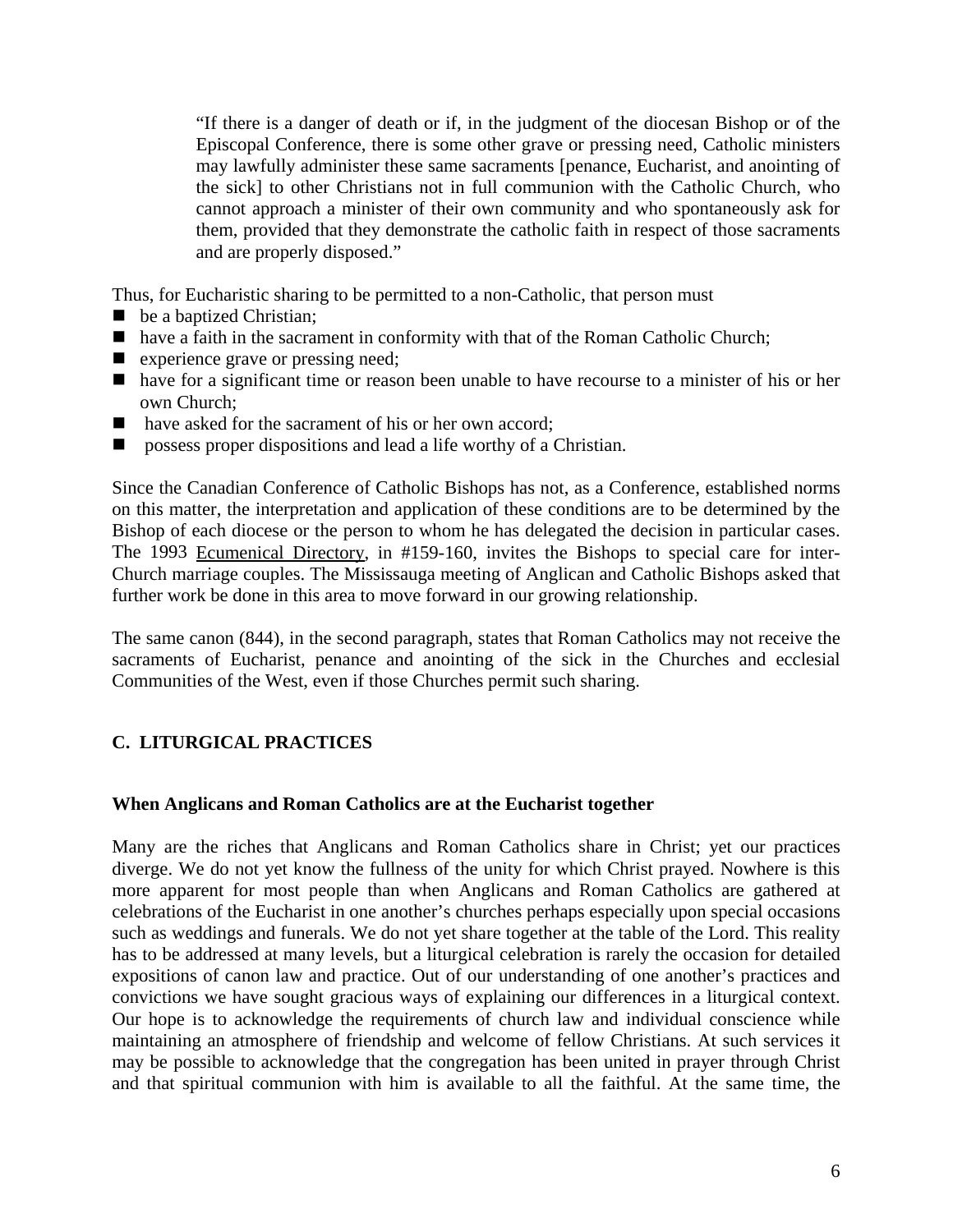occasion may well warrant acknowledgement of the sadness of our divisions and prayer for a deeper unity.

It is important for members of both our churches to recall that Eucharistic participation is not limited to receiving holy communion. In situations where Anglicans are not invited to receive the sacrament, and/or where Roman Catholics may not receive according to the discipline of their church, they may nevertheless join in the praise of God, receive the proclamation of the Word of God, offer the priestly ministry of intercession for the church and for the world, give thanks for the mighty acts of God, particularly in the memorial of the paschal mystery in the Eucharistic prayer, pray the Lord's Prayer, give and receive the sign of peace with their separated sisters and brothers, and receive the commission of being sent into the world in witness to the Gospel. Such instances of liturgical participation are no less visible signs of the real, though not-yet-fully restored, communion of the Church.

### **Statements on the reception of communion for use in parishes**

In many assemblies, non-communicants are invited to come to the altar rail at the time of communion in order to receive a blessing. Those wishing a blessing are instructed to cross their arms across their chest. Despite the prevalence of the practice, it should be noted that there are several problems associated with it.

- 1) The posture is sometimes used by communicants in Eastern rite churches (and thus Eastern rite Catholics wishing a blessing might use some other gesture, such as placing one arm across the chest)
- 2) The assembly's move to the altar at communion is a *communion* procession, not a blessing procession
- 3) Concerns about hygiene suggest that communion ministers should try to restrict their contact with others as much as possible. This would preclude frequent hand-laying for blessings.
- 4) All members of the assembly commonly receive a blessing at the conclusion of the liturgy.

The following could be included in a service bulletin or other printed material. The deacon, presider or another minister could make this announcement at the gathering of the community or at some other time when announcements are made.

### *In Anglican Parishes*

"All who are baptized with water in the Name of the Holy Trinity who desire to receive, according to their conscience and the discipline of their own church, are invited to receive holy communion in the Anglican Church."

### *In Roman Catholic Parishes*

"For the Catholic Church, the reception of Holy Eucharist is a sign, not only of communion with God, but also of communion with the faith and life of the Church. For this reason, the Church normally reserves reception of the Eucharist to Catholics."